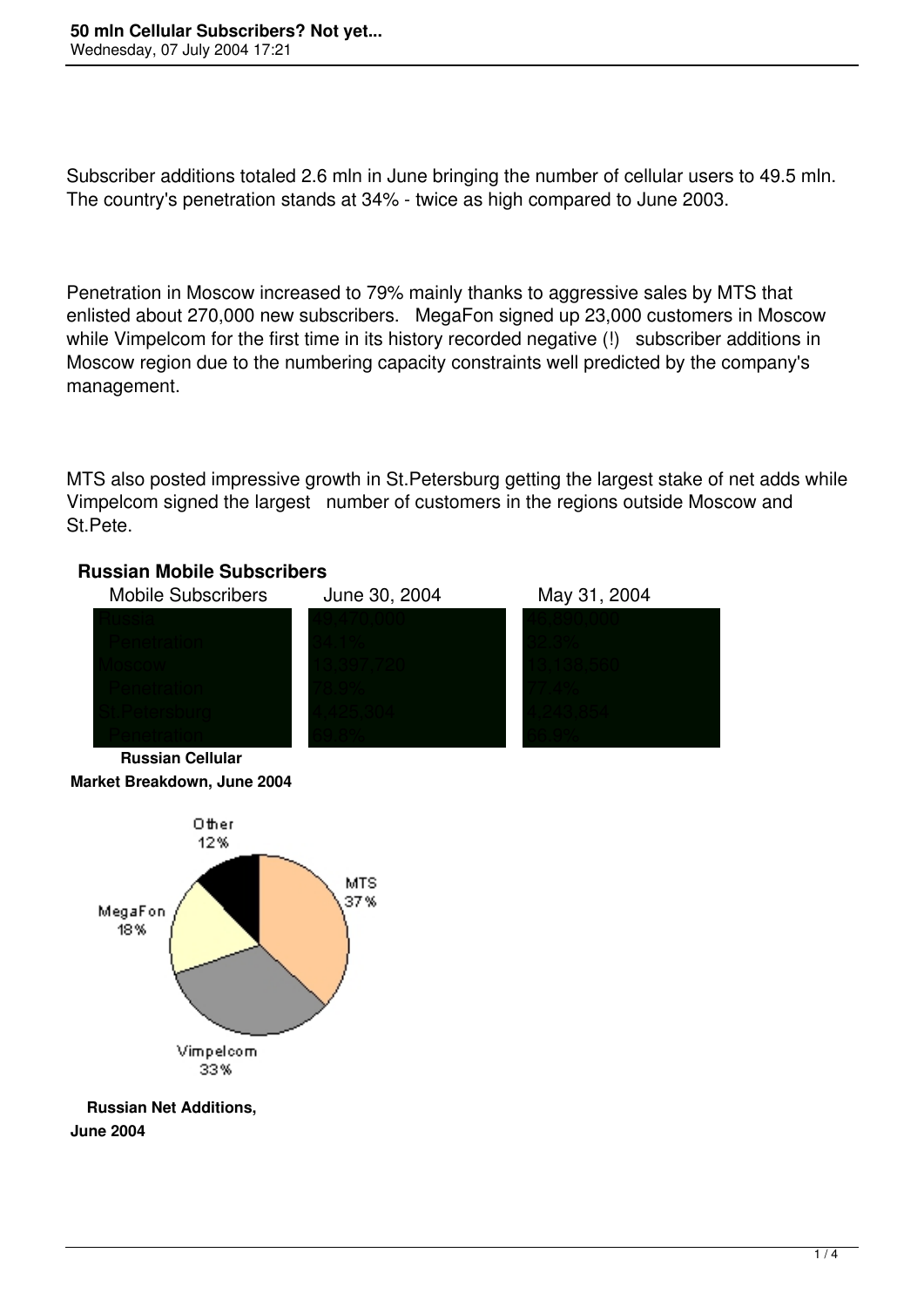## **50 mln Cellular Subscribers? Not yet...**

Wednesday, 07 July 2004 17:21



| Tóp 10 Mobile Operators<br>$\#$ | Company | June 30, 2004 | May 31, 2004 |
|---------------------------------|---------|---------------|--------------|
|                                 |         |               |              |
|                                 |         |               |              |
|                                 |         |               |              |
|                                 |         |               |              |
|                                 |         |               |              |
|                                 |         |               |              |
|                                 |         |               |              |
|                                 |         |               |              |
|                                 |         |               |              |
|                                 |         | on            |              |
|                                 |         |               |              |

## **Moscow and St.Petersburg**

**Moscow License Area**

**Moscow Market Breakdown**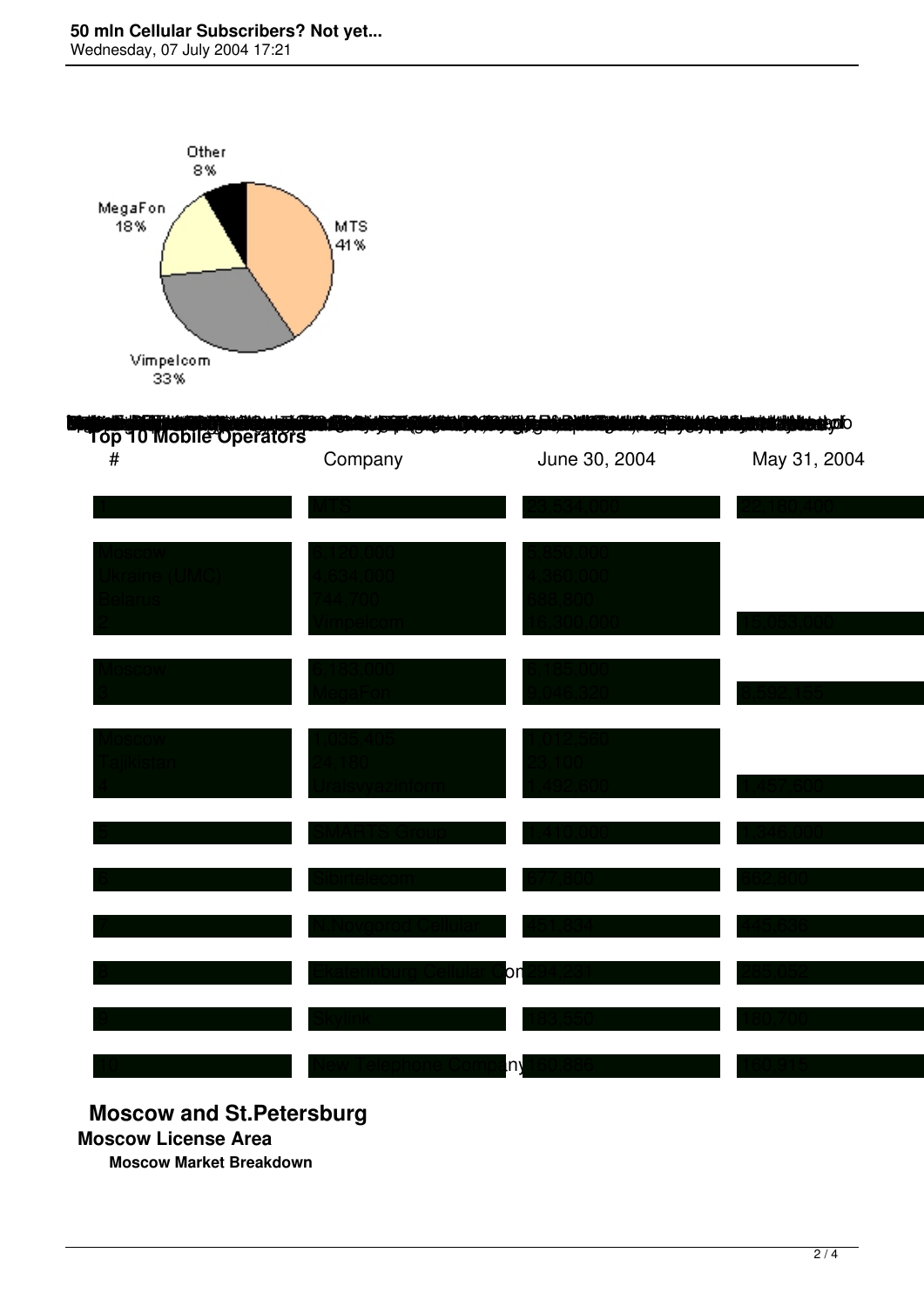## **50 mln Cellular Subscribers? Not yet...**

Wednesday, 07 July 2004 17:21









**June 30, 2004**



 **Net Additions in St.Petersburg June 2004**